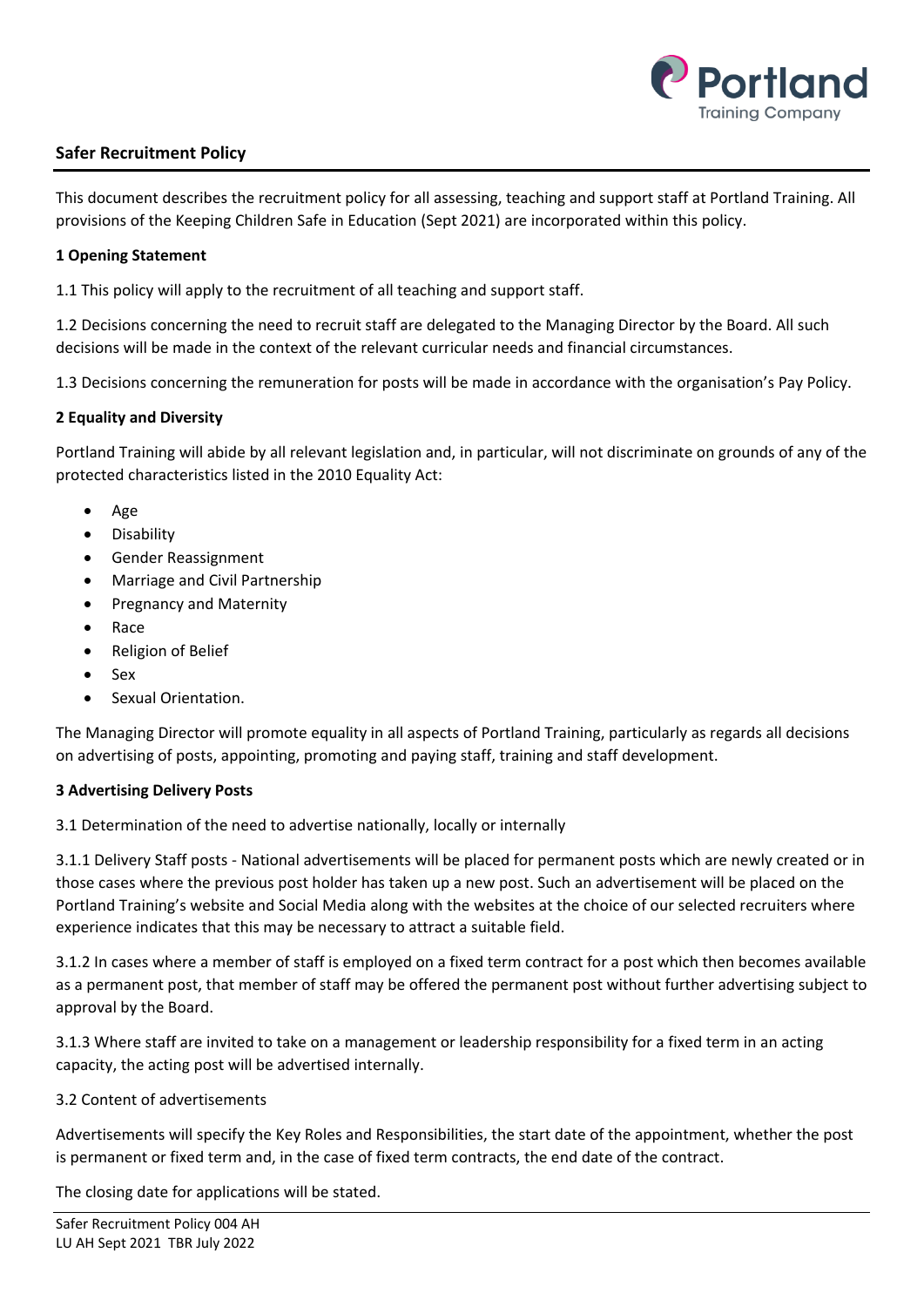

Advertisements for assessing, teaching and support staff posts will include the following sentences:

'Portland Training is committed to safeguarding and promoting the welfare of children and young people and expects all staff and volunteers to share this commitment. Any offer of employment will be subject to receipt of a satisfactory enhanced DBS disclosure'.

#### **4 Applications**

#### 4.1 Process

Prospective applicants will respond to the advertisement by requesting or downloading further information and completing an application form as well as sending a curriculum vitae (CV) along with a covering letter.

#### **5 Selection process**

### 5.1 Short Listing and Interviews

5.1.1 The short listing will be carried out by considering each application against an agreed set of criteria. This will detail essential and desirable qualifications, qualities and experience for the post holder. Selection will be carried out by the Managing Director and Line Manager.

5.1.2 Candidates will be invited to attend interview at a mutually convenient time within working hours.

5.1.3 On arrival, candidates will be welcomed by the Interviewer who will outline the interview, explain any particular circumstances concerning the post and provide a general overview of Portland Training.

5.1.4 Teaching posts - When candidates attend for interview, they will be expected to provide:

- Originals of the relevant certificates as proof of their qualifications where these are required for the post;
- Suitable proof of identity (driving licence photo card or passport);
- Proof of address recent utility bill, bank or credit card statement.
- Proof of right to work passport or Birth Certificate

5.1.5 Interviews should normally be of 30 to 60 minutes duration. All candidates will be questioned about their employment history. Any breaks in employment will require justification.

5.1.6 The core interview questions should be the same for each candidate. The only variation between candidates will be for those questions which refer directly to the application form, letter of application or issues that have arisen earlier in the selection process.

5.1.7 At the end of the interviews, the candidates should be asked if they have any questions for the panel.

5.1.8 The Managing Director will then confirm the salary for the candidate and ask whether he or she is still a firm candidate for the post.

#### 5.2 Making the final selection

5.2.1 The panel will make the final selection. The reasons for the unsuccessful candidates not being appointed will also be agreed so that the chair of the selection panel can provide feedback to those candidates.

5.2.2 The successful candidate will be formally offered the post and the salary level will again be confirmed. The offer will be made subject to:

- A satisfactory enhanced DBS and barred list check
- Receipt of 2 references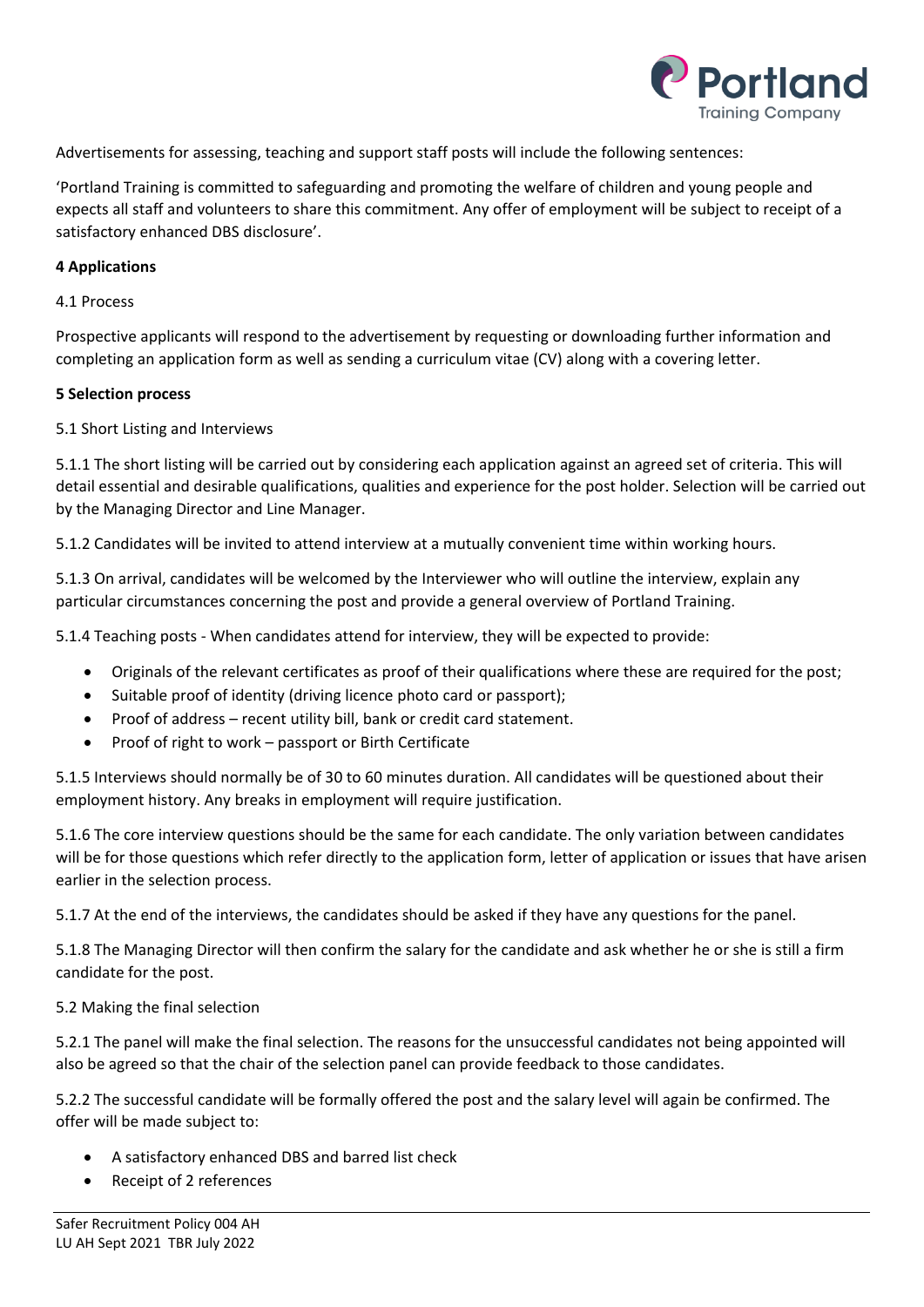

- A valid work permit for overseas candidates
- Proof of right to work in the UK

5.2.3 Portland Training reserves the right to carry out an internet search of any potential employees to identify and past activity that is not in line with our company values.

5.2.4 The unsuccessful candidates will be informed of the decision and, wherever possible, they will each be offered feedback on their interviews. The successful candidate is not offered feedback.

### **6 Confirming the appointment**

6.1 A letter confirming the offer of the post will be sent to the successful candidate on the next working day (where practically possible) following the interview. The letter will ask the candidate to confirm their acceptance of the post. The letter will also reaffirm any conditions to which the appointment is subject ref 5.2.2 above.

6.2 Paperwork including Statement of Particulars, bank details request, DBS check forms and other details will be sent to the successful applicant, either with the above letter or on receipt of the letter confirming acceptance.

### **7 Taking up the post**

7.1 Candidates may not take up their post until the following have been completed:

An enhanced DBS with barred list information check carried out and a member of staff with current Safer Recruitment training has seen the DBS certificate

- Proof of identity has been recorded (ref 5.2.2);
- Qualifications check has been recorded (ref 5.2.2);
- Signed hard copies of references have been obtained and placed in the candidate's file;
- Proof of right to work in the UK
- A valid work permit has been received for overseas candidates.

7.2 Portland Training reserves the right not to proceed with or to terminate employment with immediate effect if the DBS checks reveals convictions which have not been declared in the interview or if any of the documents referred to in section 7.1 have been falsified in any way.

## **8. Safer Recruitment and Safeguarding**

## **8.1 Staff and Volunteers**

Portland Training are committed to the safer recruitment of staff in order to adhere to our statutory legal duties under the 'Safeguarding Vulnerable Groups Act, 2006'.

Portland Training adopts recruitment, selection and pre-employment vetting procedures in line with legislation and best practice available. The majority of Portland Training's activity is 'regulated activity', the full legal definition of which is set out in: Schedule 4 Safeguarding Vulnerable Groups Act 2006 - Amended by Protection of Freedoms Act 2012. In addition, HM Government have produced a summary factsheet on Regulated Activity in relation to children: DBS Summary factsheet Regulated activity children. Most employees require an enhanced criminal records check through the Disclosure and Barring Service (DBS). Anyone appointed to carry out teaching work requires an additional check, the barred list check, to ensure they are not prohibited from teaching. This adds checks of the DBS Children's Barred List to the enhanced check. More information is available on the DBS Website and in DfE Keeping Children Safe in Education September 2021. Whilst not a legal duty, Portland Training does require supervised volunteers that are undertaking frequent supervised activity at Portland to provide an enhanced DBS certificate. Portland Training will not